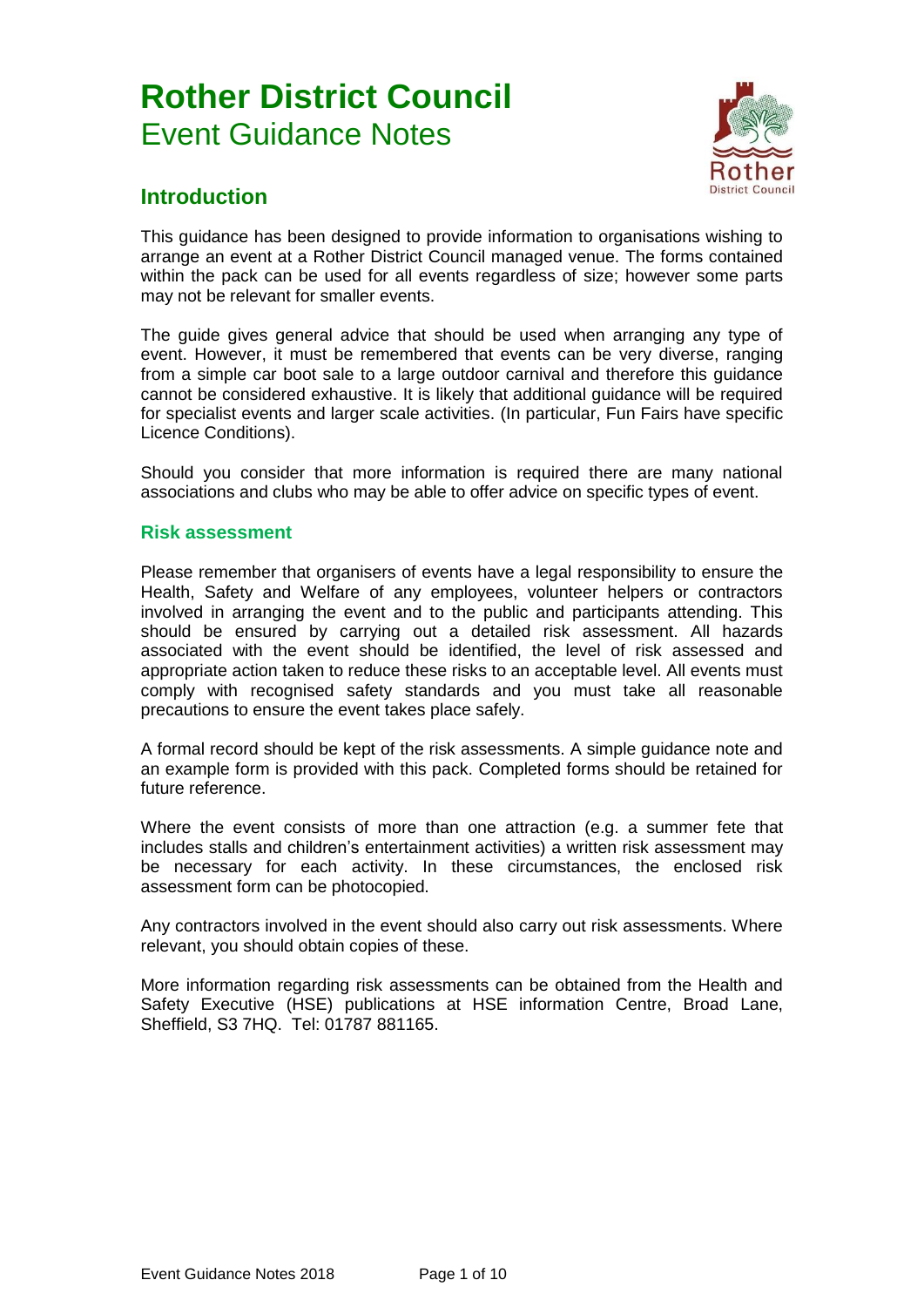### **Planning an Event**

When planning any event there should be a named organiser identified at the earliest opportunity. For larger events, a detailed management structure should be drawn up formally identifying who is responsible and for what.

Effective planning will identify, eliminate and control hazards and risks. The amount of time that needs to be set aside for planning will very much depend upon the size, type and duration of the event, but start early! Listed below are the recommended phases of planning the event.

- Your event will need a satisfactory Event Management Plan (this could also be condition on a premises licence). The plan will include the named management structure and areas of responsibility. The plan must follow the structure of 'The Purple Guide', you will need to subscribe to access it [www.thepurpleguide.co.uk/](http://www.thepurpleguide.co.uk/)
- Licensable activities: if you want to serve or sell alcohol, provide late-night refreshment, or put on regulated entertainment, you'll need a licence:

<https://www.gov.uk/alcohol-licensing> [https://www.gov.uk/government/collections/alcohol-licensing-temporary-events](https://www.gov.uk/government/collections/alcohol-licensing-temporary-events-notices)[notices](https://www.gov.uk/government/collections/alcohol-licensing-temporary-events-notices)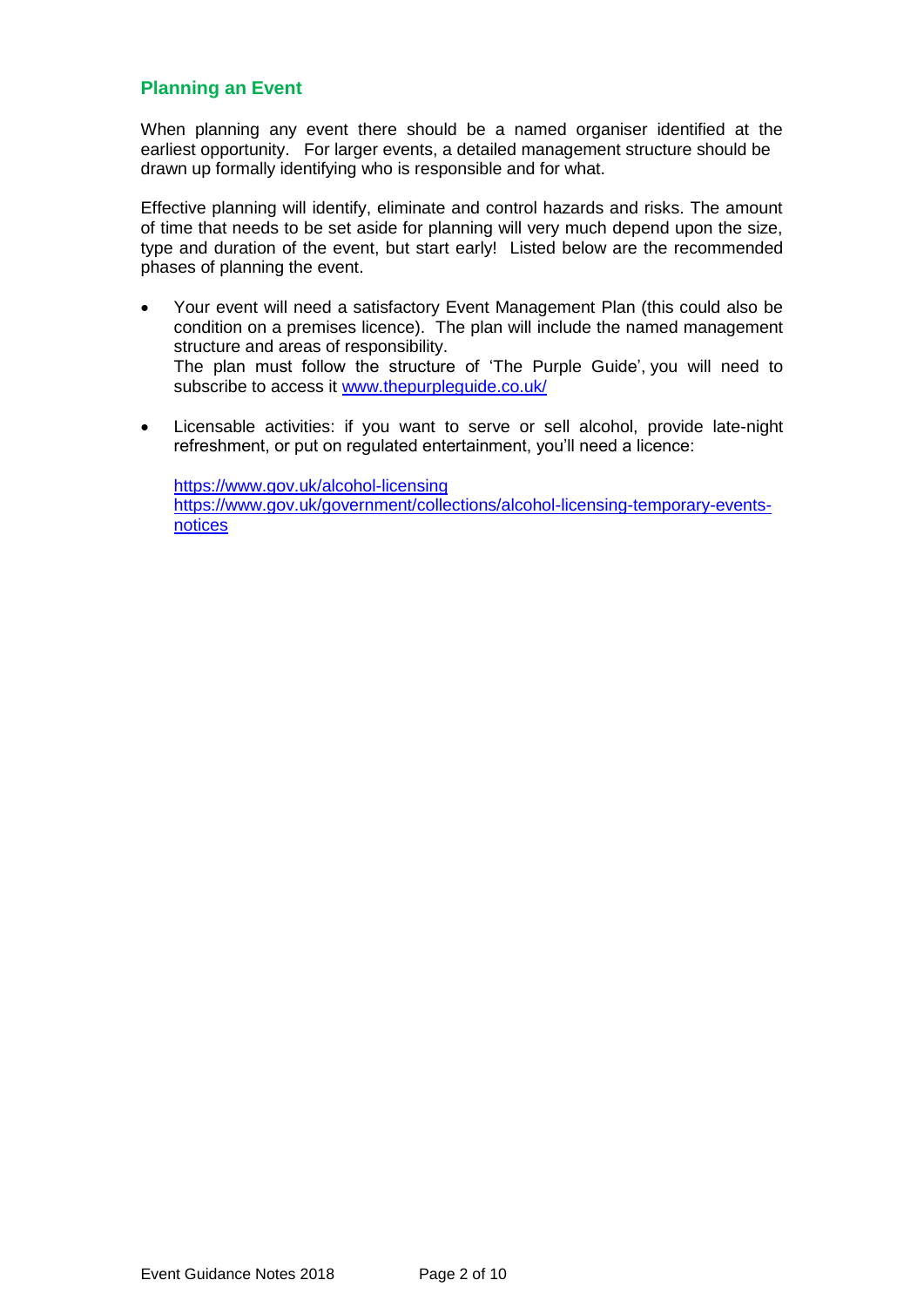### **Stage 1 - Pre-planning**

Detailed pre-planning is essential to ensure an Event is successful. The following need to be considered at this stage:

- Where. Make sure the venue you have chosen is adequate for the proposed event. Do not forget to consider the impact on the local community, how easy it will be for people to get to the venue and any car parking requirements. Consider the suitability of the venue and any existing hazards which may be on the site such as water hazards, overhead power lines etc. Consider whether or not emergency routes will be adequate.
- *When.* Consider the time of year, including the consequences of extreme weather conditions at an outside event. The day of the week and time will also need consideration regarding the nature of the event, noise and ease of travel etc. You will probably need to arrange lighting for an evening function. The event should not clash with any other major events in the area.
- Who. Identify the aims of the event. Are particular groups or types of people to be targeted, such as young children, teenagers, the elderly or disabled? If so, specific facilities may be required to accommodate them or additional stewards needed to ensure adequate safety standards are maintained.
- *What.* Decide on the type of activities to be held. Will there be any specific hazards such as animals or water sports? Try to establish the size of the proposed event, the number of people likely to attend and whether or not an entrance fee will be charged.
- *Specialist equipment***.** Will the activities require the use of any specialist equipment such as bungee jumps etc.? If so, does this equipment pose any specific hazards? Will a particular activity need barriers or similar? Some equipment may require certificates of erection by a competent person. There are specific requirements regarding the use of fireworks on council land and early advice should be sought by organisers.
- *Code of practice.* For larger events there will be a need to comply with guidance particularly the *Code of Practice for Outdoor Events* published by the National Outdoor Events Association Tel: 0208 6998121, which gives advice on structures, marquees, tents and electrical matters. The HSE *Guide to Safety at Events* is also a very useful reference document.
- *Welfare arrangements.* The organiser must estimate the number of participants and visitors to the Event and consider its duration. Toilet and first aid requirements should be based on these estimations. Advice is given in the *Code of Practice for Outdoor Events* referred to above. Permanent toilets should be checked for adequacy and maintained during the event. The provision of drinking water will be necessary. Depending upon the scale of the event, refreshments and other facilities may be required. Provision also needs to be made for lost children, missing persons, baby changing and lost property.
- *Special permission and Licensing.* A licence may be needed if the event includes music, dancing, singing or similar, or if it includes a display or exhibition of boxing, wrestling, judo, karate or similar sport. The Hirer is responsible for ensuring that all the necessary licensing permissions are obtained.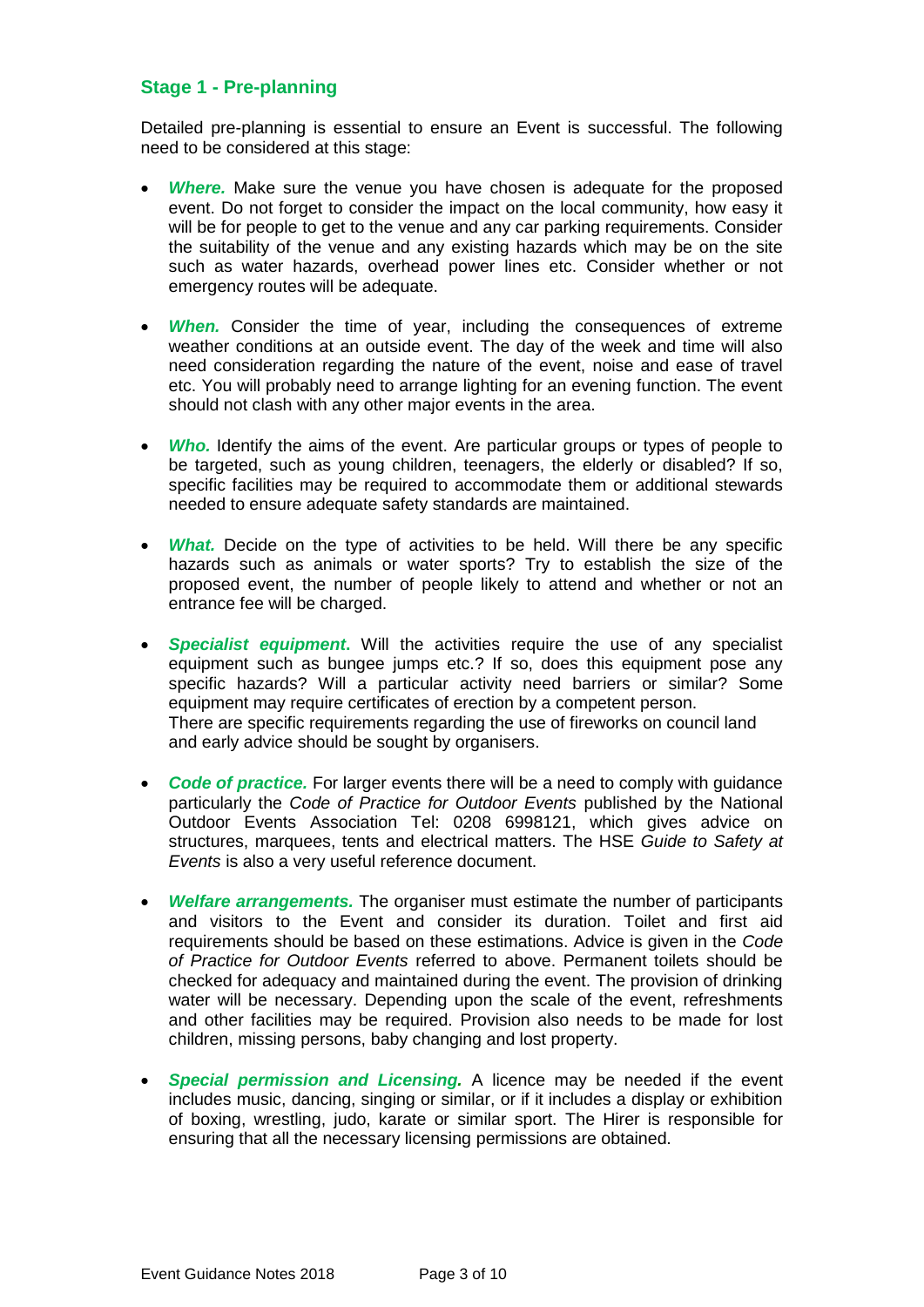**Fireworks.** (details of firework/bonfire events must be notified to the Food & Safety Team [Foodhs@rother.gov.uk\)](mailto:Foodhs@rother.gov.uk)

Advice depending upon nature of the event:

<http://www.hse.gov.uk/explosives/fireworks/using.htm>

<http://www.hse.gov.uk/pubns/books/hsg124.htm>

<http://www.hse.gov.uk/pubns/books/hsg123.htm>

- *Insurance.* All events will require public liability insurance. All contractors and performers will also need their own public liability cover with a £10 million Limit of Indemnity. Depending upon the nature of your organisation and the proposed event other insurances may also be required. Quotations should be obtained from your insurance provider.
- *Timescale***.** Set out the proposed timescale and give yourself as much time as possible to organise the event. You may need as much as 9 to 12 months planning. Some specialist advice may be required, and special permission could take time. Do not forget that the summer can be a busy time with hundreds of events taking place in this area.
- *Event plan.* This should include all your health and safety arrangements. Once you have resolved all the issues referred to above, keep records of the proposals as a formal plan for the event. This will help you when carrying out your risk assessments.
- *A Fire Safety Risk Assessment* may be required; [www.gov.uk/government/collections/fire-safety-law-and-guidance-documents](http://www.gov.uk/government/collections/fire-safety-law-and-guidance-documents-for-business)[for-business](http://www.gov.uk/government/collections/fire-safety-law-and-guidance-documents-for-business) Fire Safety risk assessments are enforced by East Sussex Fire & Safety Rescue Authority.
- General health & safety: H&S risk assessments etc. on [www.hse.gov.uk](http://www.hse.gov.uk/)
- Managing Crowds Safely: [www.hse.gov.uk/pubns/books/hsg154.htm](http://www.hse.gov.uk/pubns/books/hsg154.htm)
- In order to demonstrate that you have taken the necessary steps to ensure the safety of temporary structures and electrical installations:
	- $\triangleright$  The safety of the erection of the marquee/staging and other temporary structures must be signed off by a competent person on the attached certificate.
	- $\triangleright$  The safety of the electrical supply and equipment must be signed off by a competent electrician (qualified for outdoor work) on the attached certificate.
- If you are allowing food traders at the event you should: ensure the business is registered with a local authority; check national food hygiene rating (minimum score 3) [http://ratings.food.gov.uk/;](http://ratings.food.gov.uk/) obtain a copy of their last local authority inspection report; obtain their safety certification for portable gas/LPG; evidence of insurance cover you require. CIEH National Guidance for Outdoor and Mobile Catering [http://www.cieh.org/policy/guidance\\_outdoor\\_mobile\\_catering.html](http://www.cieh.org/policy/guidance_outdoor_mobile_catering.html)
- Other stalls; in your trader terms and conditions specify what goods are prohibited from sale or supply e.g. gas, electrical items, alcohol, 'illegal highs' etc.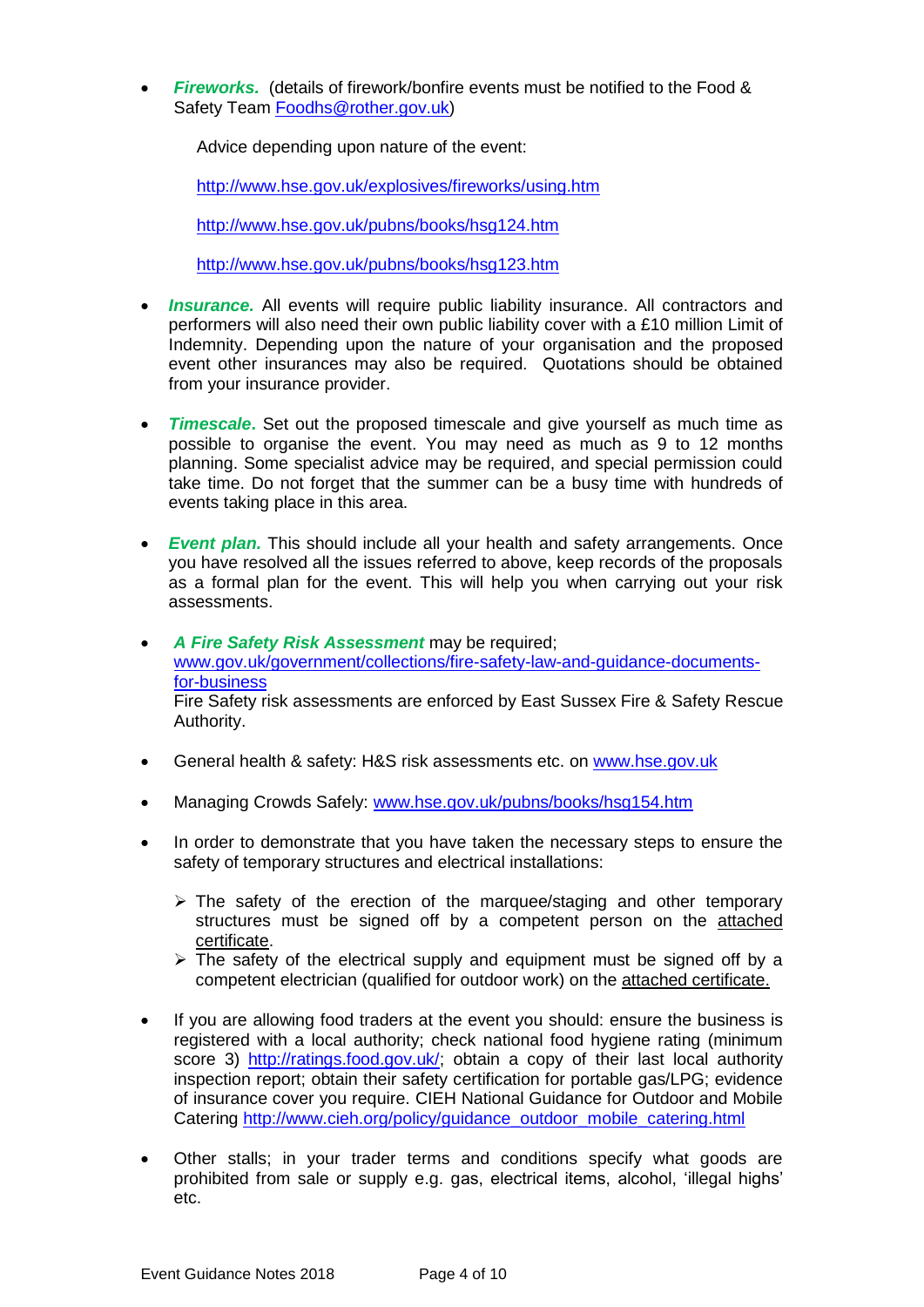#### **Stage 2 - Organising the event**

Once you have decided on the fundamental objectives behind the activities, you can then start to organise the event in detail. Remember to write things down as you go and to keep the event plan up to date.

- *Establish a committee.* Identify specific responsibilities for all committee members. One person should be identified as the event manager and be responsible for liaison with other organisations such as the council, the local police force and other emergency services. One person, with suitable experience, should be given overall responsibility for health and safety and another person co-ordination and supervision of stewards.
- *Liaison.* Contact the local police, fire brigade, ambulance and first aid providers. Tell them about the event and ask them for advice. Decide what additional information is required regarding specific activities and make contact with the council and/or the relevant organisations. Other emergency services may also need to be contacted such as HM Coastguard for waterborne events at sea.
- **Site plan.** Draw out a site plan identifying the position of all the intended attractions and facilities. Plan out and designate the entrance and exit points, circulation routes, vehicle access and emergency evacuation paths.
- *Emergency plan / Event Safety Plan.* A formal plan should be established to deal with any emergency situations, which may arise during the event. The complexity of this will depend upon the size and nature of the event itself. A simple easy to follow plan will be acceptable for a small event. You may have to liaise with the emergency services, local hospitals and the council's emergency planning officer and create a planning team to consider all potential major incidents and how you would deal with them. Organisers of larger events may wish to contact the council for further information.
- *Temporary structures.* Many events will require temporary structures such as staging, tents, marquees, stalls etc. Decide where this equipment is to be obtained, who will erect it and what safety checks will be required. The location of any such structures should be identified on the site plan. Consider whether barriers will be required to protect the public against specific hazards such as moving machinery, barbecues, vehicles and any other dangerous displays etc. In some cases, barriers will need to have specified safety loadings dependant upon the number of people likely to attend. Temporary structures should only be obtained from experienced suppliers.
- *Catering.* Ensure any caterers have been licensed by their local authority and that they will be sensibly positioned such as away from children's activity areas and near to water supplies etc. Adequate space should be left between catering facilities to prevent any risk of fire spread. Ask to see caterers' food hygiene certification. You may wish to use only caterers who are members of the Mobile Outside Caterers Association. You should obtain a list of their menu and charges to ensure their prices are reasonable.
- *Stewards.* Stewards at larger events must be fully briefed on all aspects of the event including crowd control and emergency arrangements. Written instructions, site plans and checklists should be provided to them. It is important that stewards can be easily identified by the public and that they can effectively communicate with each other, their supervisor, the person responsible for health and safety, and the event manager.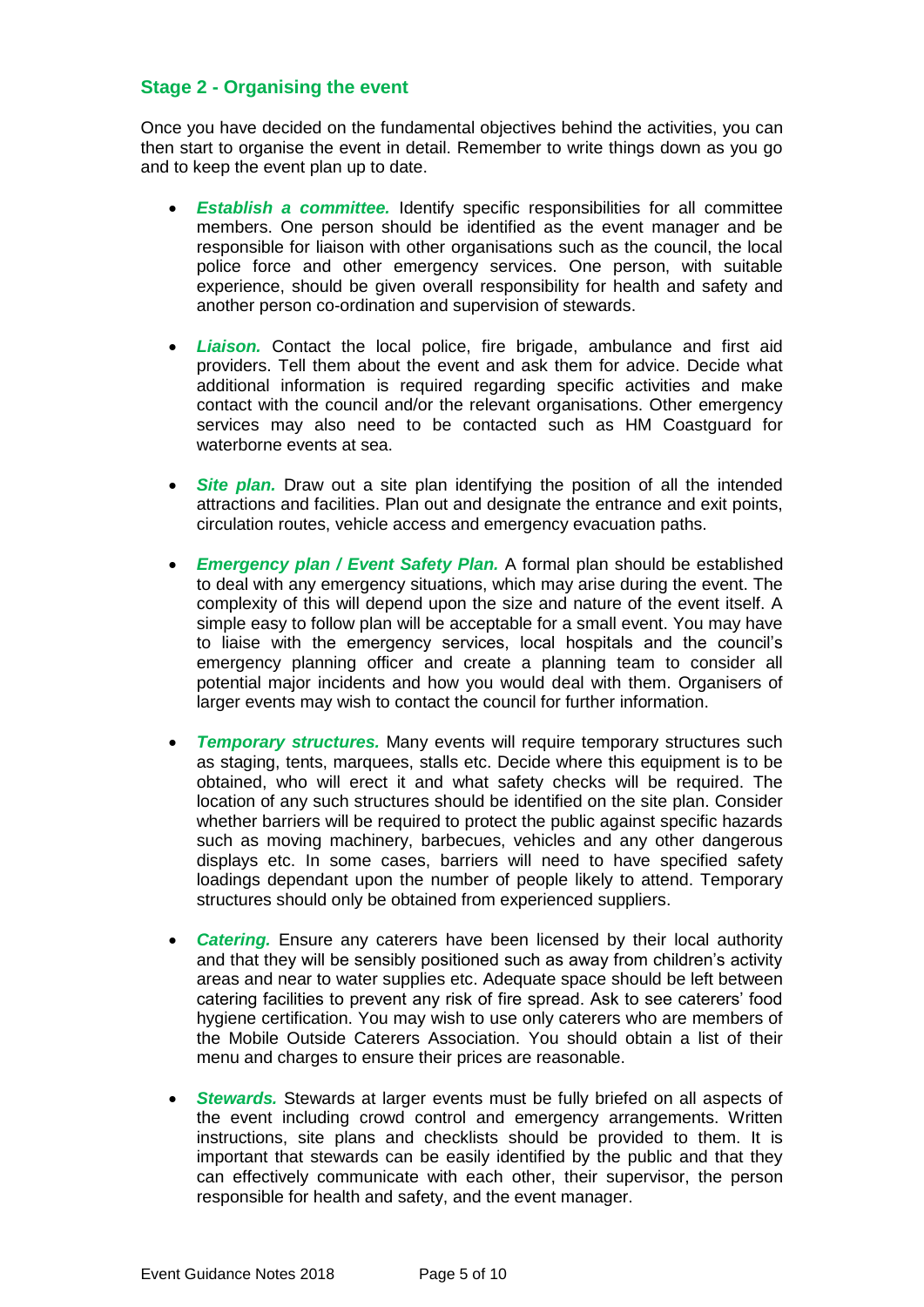All stewards should be properly trained and competent as they will need to be constantly on the lookout for hazards, which could develop during the event. They may also be required to guide vehicles, clear emergency exits, and sort out any behavioural problems. Specific training should be provided for basic first aid assistance and fire fighting. Stewards may require personal protective clothing such as hats, boots, gloves or coats. For evening events, they may need to be issued with torches. At all day events, duty rotas will be required.

- *Nominated Event Contact and Mobile Telephone Number.* It is important that any problems can be brought to your attention and resolved during the Event. A nominated person and a mobile telephone number will be displayed on notices at the Venue access points during the event. This allows Council officers, the Police and local residents to make contact with you if there is problem during the Event that you might not be aware of.
- *Noise Control.* Make one person responsible for dealing with noise issues at your event, and they should talk with the Council's Pollution Control Team [\(pollution@rother.gov.uk](mailto:pollution@rother.gov.uk)) as early as possible before the event for advice and agreement on any necessary monitoring. Be respectful of noise sensitive properties in the locality and the impact the nature and duration of the event may have.

 Quite often people are more willing to tolerate noise from an event when they are well informed of what is happening, how long the event will last for etc. Consider contacting neighbours before the event, informing them of your plans and providing a contact number in case of problems. Be prepared to act responsibly on any complaints that are received. Ensure that music noise levels are adequately monitored and controlled during the event to prevent nuisance, particularly the bass component and PA systems.

 An agreed noise management plan is likely to be a required for music festivals (this could also be condition on a premises licence) (see attached guidance and code of practice).

- *Crowd control.* The type of event and the numbers attending will determine the measures needed. Consideration will need to be given to the number and positioning of barriers, and the provision of a public address system.
- *Numbers attending.* The maximum number of people the event can safely hold must be established. This may be reduced dependant upon the activities being planned. The numbers of people attending the event may have to be counted to prevent overcrowding. Remember that one particular attraction may draw large numbers of visitors.
- *Provision for the disabled.* Specific arrangements should be made to ensure disabled visitors have adequate facilities, parking and specific viewing areas and can safely enjoy the event.
- **Security.** Depending upon the nature of the event, specific security arrangements may be necessary, including arrangements for securing property overnight. Cash collection should be planned to ensure this is kept to a minimum at collection points and that regular collections are made to a secure area. Following your risk assessment, stewards or helpers collecting cash may require money belts or other carrying facilities. Counting and banking arrangements should be given careful consideration.
- *On-site traffic / vehicles.* Contractors and/or performers vehicles and other traffic should be carefully managed to ensure segregation from pedestrians. It may be necessary to only permit vehicular access at specific times and not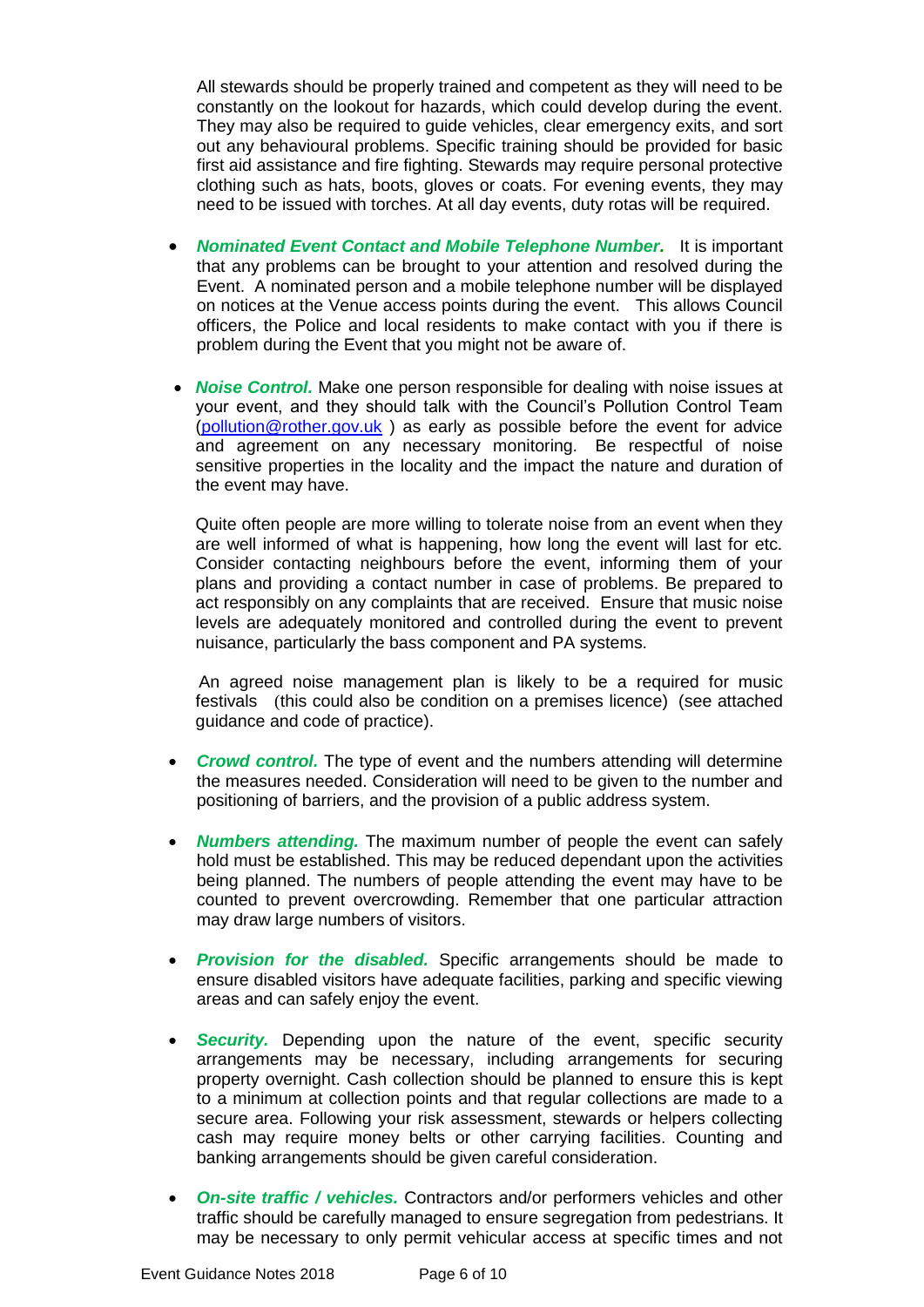during the event itself. Weight restrictions to a maximum of 3.5 tonnes per vehicle are in place at all venues, unless agreed in advance with the Council. Parking, in other than specified bays, is only permitted for loading and unloading and is restricted to a maximum of 1 hour, unless agreed in advance with the Council. Separate entrances should be provided for vehicles and pedestrians with specific arrangements for emergency vehicle access. Any vehicular access onto grassed areas must have protection in place. Car parking facilities will be required at most events and these will have to be stewarded. Consider where such facilities should be situated.

- *Off-site traffic.* Unplanned and uncontrolled access and egress to a site can result in a serious road traffic incident. Traffic control both inside and outside the site should be discussed with the police. Adequate signs and directions should be provided in prominent positions on the approaches to the entrances. If road closures, signs on the highway, traffic diversions and/or the placement of cones are required then an application must be made for a traffic regulation order and/or approval from the highway authority.
- *Camping.* If event staff or the public will be camping at your event, you will need to set up a designated campsite.
	- $\triangleright$  The site should be level, adequately drained and have a water supply, toilets, lighting, medical services, stewarding and waste disposal facilities.
	- $\triangleright$  You will need to make sure tents are far enough apart to prevent a fire hazard, and vehicles will need to be parked away from the camping area. Live-in vehicles such as camper vans and caravans should have their own separate area.
	- $\triangleright$  You will need to have an evacuation plan should an emergency arise. The site should be provided with adequate firefighting equipment and trained fire stewards at all times, and open campfires should be discouraged.
	- $\triangleright$  Portable sound systems, radios etc. should be prohibited to prevent noise nuisance from the camping area.
	- $\triangleright$  Limit the amount of alcohol that can be brought into the camping area.
	- $\triangleright$  Sites with animals normally on will have animal droppings and may expose campers to health risks such as E.coli 0157 infection. Exclude animals from all areas (other than car parks) for as long as possible before public access (a minimum of 3 weeks). (See [www.hse.gov.uk/press/2004/e04046.htm\)](http://www.hse.gov.uk/press/2004/e04046.htm)
- *Transportation***.** The local rail and bus companies should be advised of larger events to establish if existing services will be adequate. You will also need to liaise with them if road closures or diversions are intended.
- *Contractors.* All contractors should be vetted to ensure they are competent to undertake the tasks required of them. Wherever possible personal references should be obtained and followed up. Ask contractors for a copy of their safety policy and risk assessments, and satisfy yourself that they will perform the task safely. Always ask to see their public liability insurance certificate, which should provide a limit of indemnity of at least £10 million. Provide contractors with a copy of the event plan and arrange liaison meetings to ensure they will work within your specified parameters.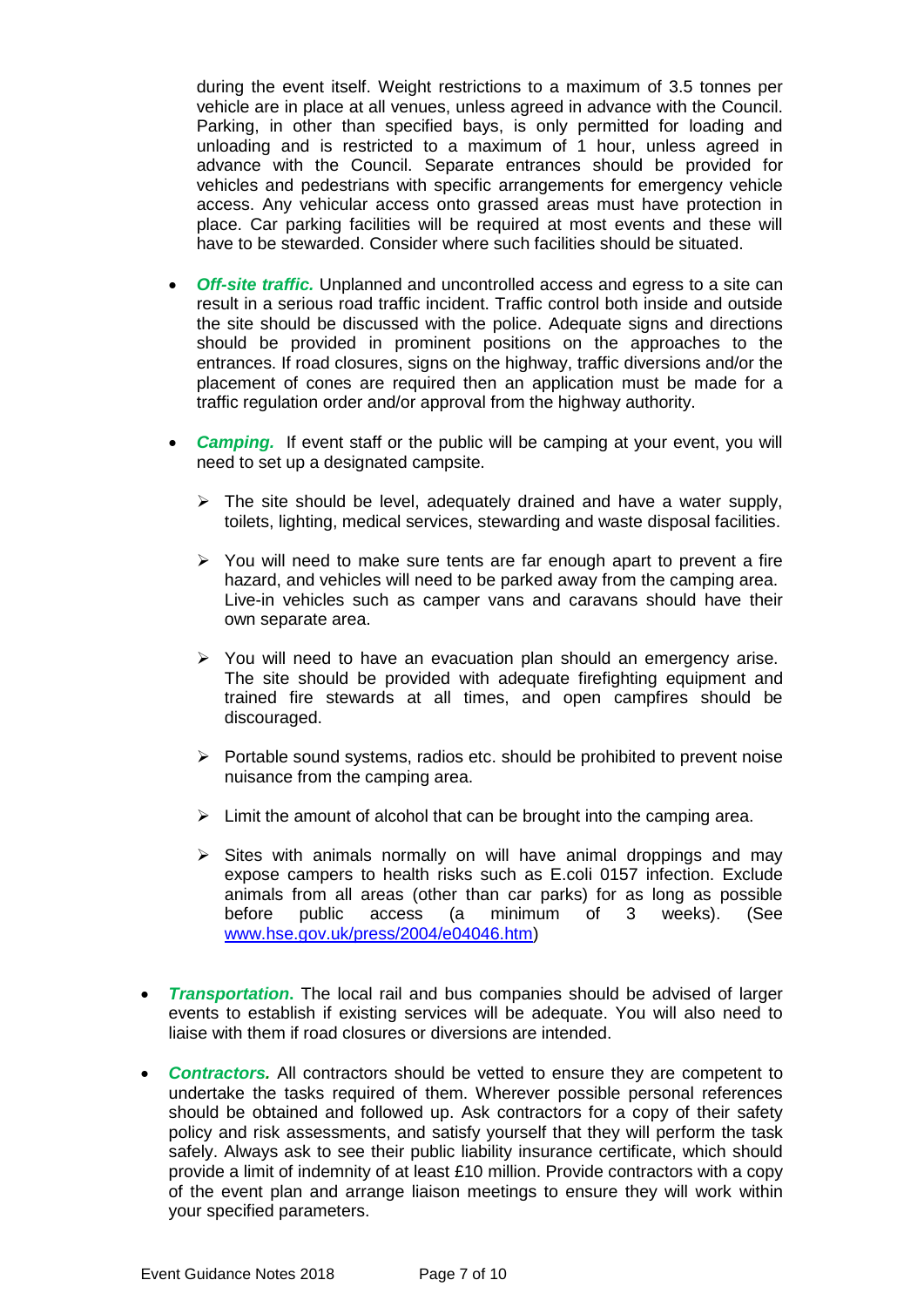- *Performers.* All performers should have their own insurances and risk assessments and the same considerations will apply as for contractors. Where amateur performers are being used, discuss your detailed requirements with them and ensure they will comply with your health and safety rules and event plan.
- *Facilities and utilities.* Where electricity, gas or water is to be used, detailed arrangements must be made to ensure the facilities are safe. All portable electrical appliances including extension leads etc. should be tested for electrical safety and a record kept. Any hired equipment should come with a certificate of electrical safety.

Where events are taking place outside, residual current circuit breakers should be used and if possible the power supply stepped down to 110volts**.** All cables will have to be safely channelled to eliminate any electrical and tripping hazards. Potential hazards due to extreme weather should not be overlooked at outside events. Portable gas supplies for cooking should be kept to a minimum in designated areas away from the general public. The same should apply to any fuel supplies items such as portable generators etc. Generators should be suitably fenced or barriered to prevent public access from public areas. All these arrangements should be clearly shown on the site plan.

- *Contingency plans.* Consider the implications on the event of extreme weather conditions. Will the event be cancelled? Could specialist matting be hired in at short notice? Or could the event be moved to an alternative inside venue. This will involve a lot of planning and may be too complex for anything other than the smallest of events. There could also be other scenarios, which should be planned for, such as dealing with a disappointed crowd if the main attraction has not turned up.
- *Clearing up.* Arrangements are required for waste disposal and rubbish clearance both during and after the event. Individuals should be designated specific responsibilities for emptying rubbish bins and clearing the site. Unfortunately at some events there could be hazardous waste (e.g. discarded hypodermic needles) which would need to be disposed of safely. This will require specialist training and equipment.
- *Risk assessments.* Taking all the above into consideration, you should establish which specific hazards require individual risk assessment. Initial assessments should be undertaken and any remedial action specified in the updated event plan. A timescale should be specified where necessary.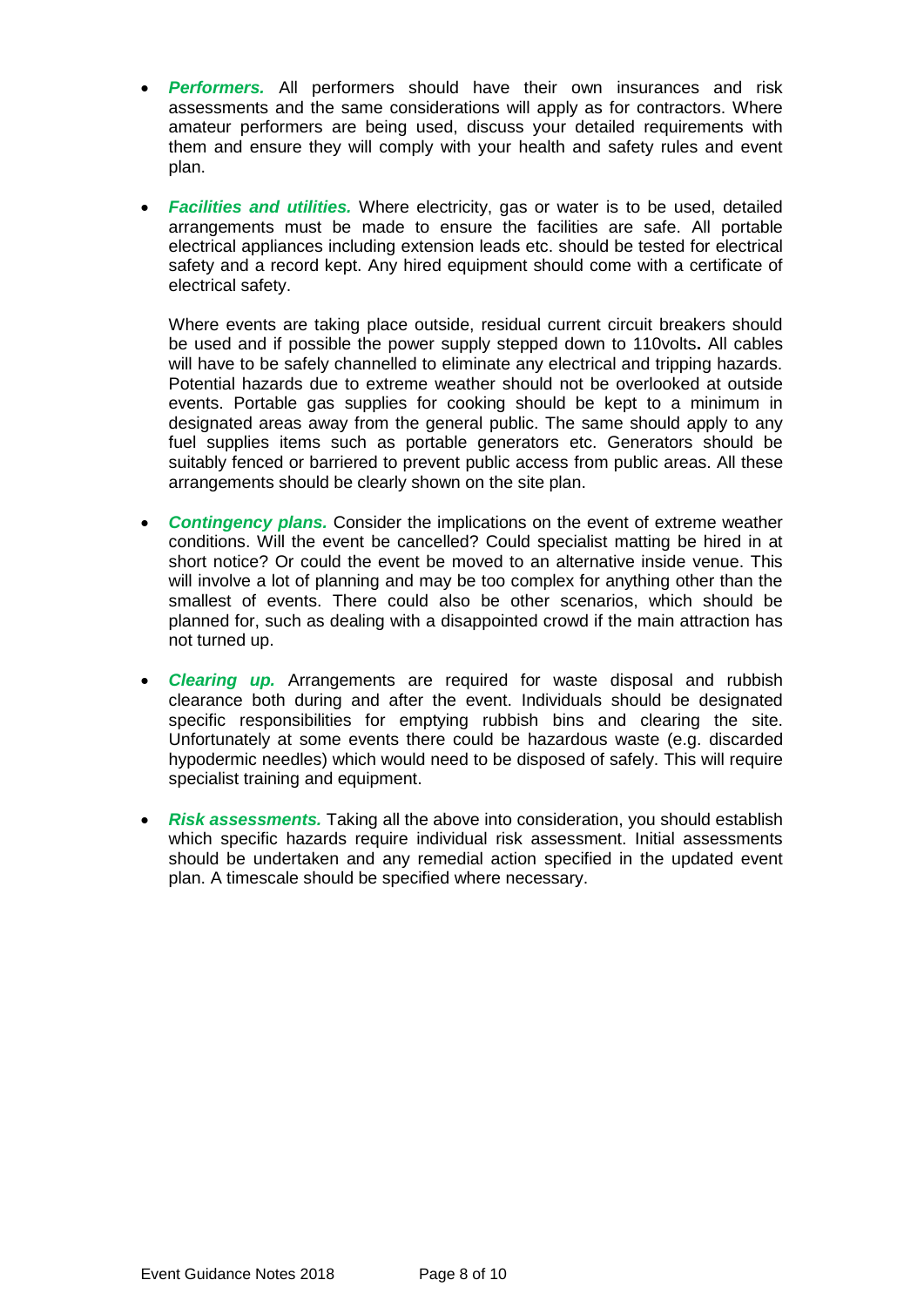### **Stage 3 – Final preparations**

Just prior to the event a detailed safety check will have to be carried out. This should include the following:

- *Routes.* Ensure clear access and exit routes and adequate circulation within the site. Pay particular attention to emergency routes
- *Inspections.* A checklist is provided as an example. A walk through inspection of the site should be carried out immediately prior to, during and after the event to identify any potential hazards and to check out communications are working. You may want to carryout more than one inspection during the event. All defects should be noted and also the remedial action taken. These checklists should be retained for future reference. It is a requirement that a photographic record is taken of the event area no more than 72 hours prior to the event to document the condition of the event space. These photographs need to be submitted to the Council and may be used in the event of any damage claim.
- **Siting.** Make sure that all facilities and attractions are correctly sited as per your site plan. Be certain that the first aid facilities, fire extinguishers and any cash collection boxes are in place. Check waste bins are in their correct locations.
- *Signage.* Ensure adequate signage is displayed where necessary. This should include emergency exits, first aid points, information and lost children points and other welfare facilities such as toilets and drinking water.
- *Vehicles.* Check that all contractors, performers and exhibitors vehicles have been removed from the site or parked in the designated area before the public are permitted to enter.
- *Structures.* Ensure all staging, seating, marquees and lighting structures have been erected safely and that certification has been obtained from the relevant contractors as a record of this.
- *Barriers.* Check that all barriers and other protection against hazards are securely in place and there is no risk of falling from staging or other facilities.
- *Site specific conditions.* Check that any specific conditions of hire are being met. For example there may be boundary noise limits at some locations that will need sound systems or public tannoy systems to be checked.
- *Stewards.* Make sure that all staff have arrived and are in their correct location. Ensure all stewards are wearing the correct clothing for easy identification.
- *Lighting.* Check all lighting is working, including any emergency lighting.
- *Public information.* Make sure the public address system is working and can be heard in all areas. Consideration should be given to a 'back up' system in the event of an electrical failure preventing the use of any mains electrical operated public address system.
- **Briefing.** Check that all stewards and staff have been fully briefed and understand their responsibilities.
- **Other.** SSSI designated land contact Natural England.